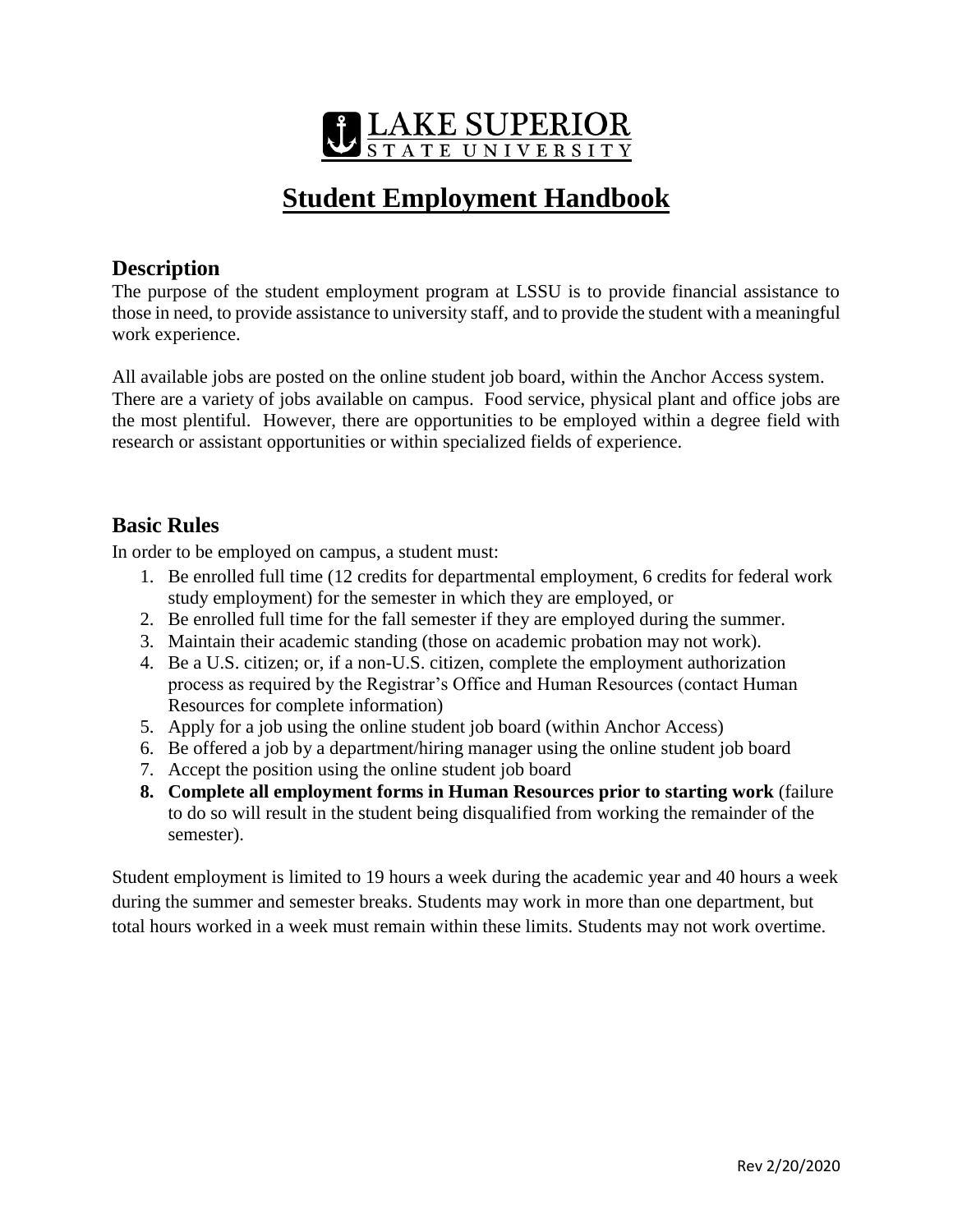## **Types of Employment**

There are three types of campus employment.

1. **Federal Work Study (FWS) program** - Students who were offered Federal Work Study have received the offer because they qualified under the FWS rules. A FWS "offer" is not a guarantee of work. When a student accepts FWS, it means that they can proceed to the next step and seek employment through the online student job board.

2. **Departmental Students (DPT)** referred to as Campus Job Opportunity - Students offered Campus Job Opportunity are those who do NOT qualify for Federal Work Study through their Financial Aid package. If Federal Work Study is not awarded as part of a Financial Aid package when a student enrolls, then they are automatically considered a departmental student if they want to seek employment on campus.

3. **International Students (Non-US citizen students on an F-1 VISA)** - Only full time F-1 students who maintain appropriate academic standing are eligible for on campus employment. Employment must be directly affiliated with Lake Superior State University and serve our students. Total employment between all on campus jobs cannot exceed 19 hours per week while school is in session. Students may work full time during school breaks as long as they are enrolled full time for the next semester (i.e., winter break, summer break). F-1 students must complete additional employment authorization paperwork after they are offered a job but prior to starting work. F-1 students are not eligible to use the online student job board due to the additional paperwork requirements. **Please see Human Resources for additional information and resources regarding on-campus employment.**

#### **Finding an On-Campus Job**

All on-campus jobs can be viewed and applied for under LSSU Student Employment Opportunities on the Student Tab within Anchor Access.

For complete instructions on how to apply for a job through the online student job board, please follow this link:<https://www.lssu.edu/human-resources/student-employment/> There are different instructions depending on whether your employment is Federal Work study or Departmental. International, F-1 students must go to Human Resources.

#### **Job Classifications**

The student pay rate is equal to the current state minimum wage rate. Resident hall assistants and dorm supervisors are paid on a contractual basis. Rates for employment under certain grants and off-campus contractors will be determined by the grant or contract administrator.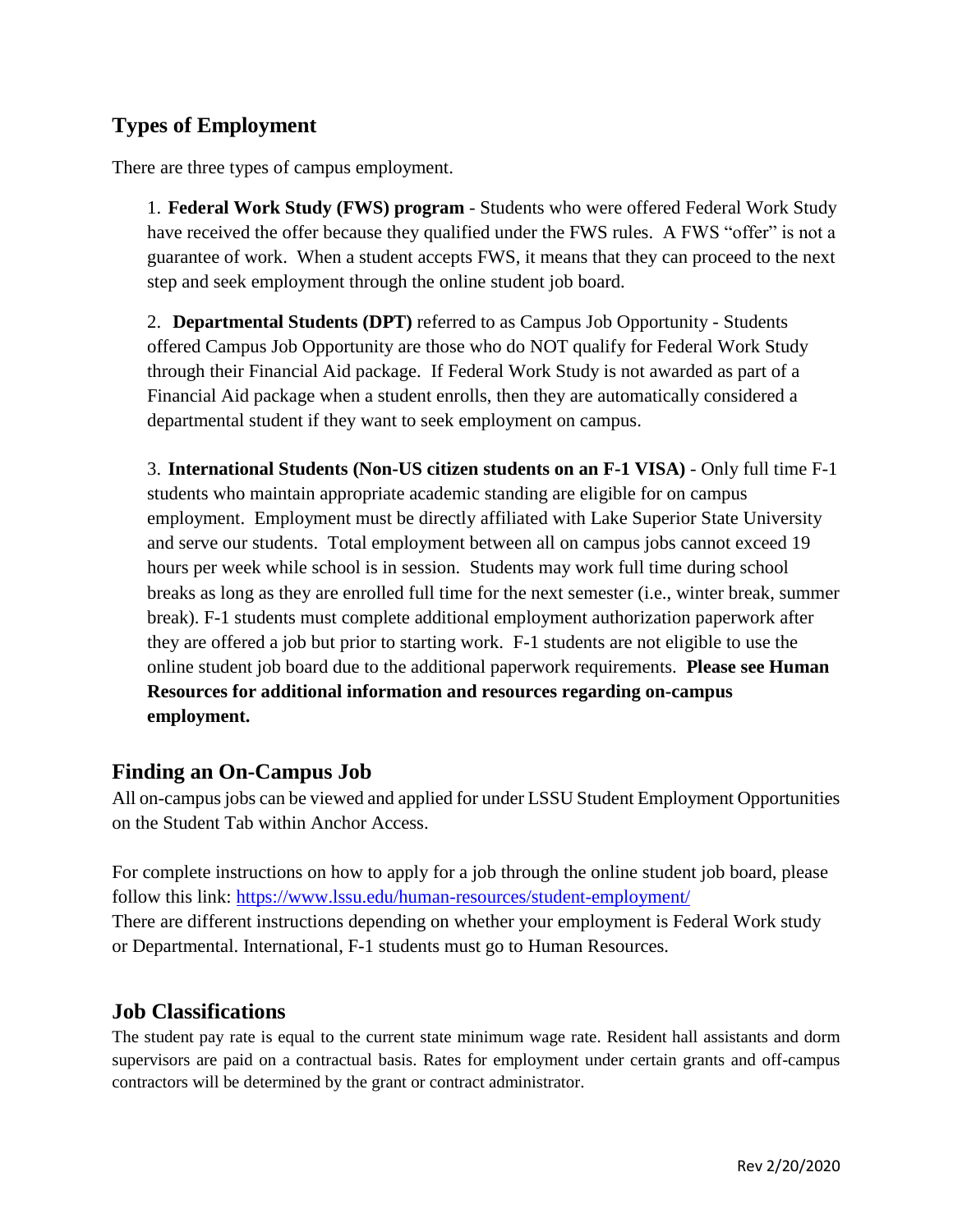## **Evaluations**

All student workers will have their work evaluated at least once during the term of their employment each academic year. The purpose of evaluation is for students to learn about their strengths and weaknesses from the supervisor's perspective and to receive a standard of measurement on which students will be able to evaluate themselves. Students are encouraged to discuss performance progress with their supervisors. The formal supervisor's evaluation will be discussed with the student employee and forwarded to the Human Resources Office to be placed in the student's personnel file. These evaluations are used for future job references.

## **Rules & Regulations**

The rules and regulations which apply to employees of the University apply to students who work on campus. In addition, many departments have their own rules and requirements which students are expected to follow. Violation of rules and regulations, failure to follow instructions, engaging in inappropriate and unprofessional behavior such as hazing or harassment will result in disciplinary action up to and including termination of the student's employment.

## **Drug-Free Workplace**

It is the policy of Lake Superior State University to maintain a drug-free workplace. Employees of the University who are employed under federal grants must certify that, as a condition of employment, they will abide by the terms of the University's policy and will notify the Public Safety Office of any criminal drug statute conviction for a violation occurring in the workplace no later than five days after such conviction. Any employee so convicted will be subject to University disciplinary procedures, up to and including termination and/or participation in a substance abuse rehabilitation program. Student employees are required to adhere to the above policy, and will receive training regarding the hazards of drug abuse in the workplace.